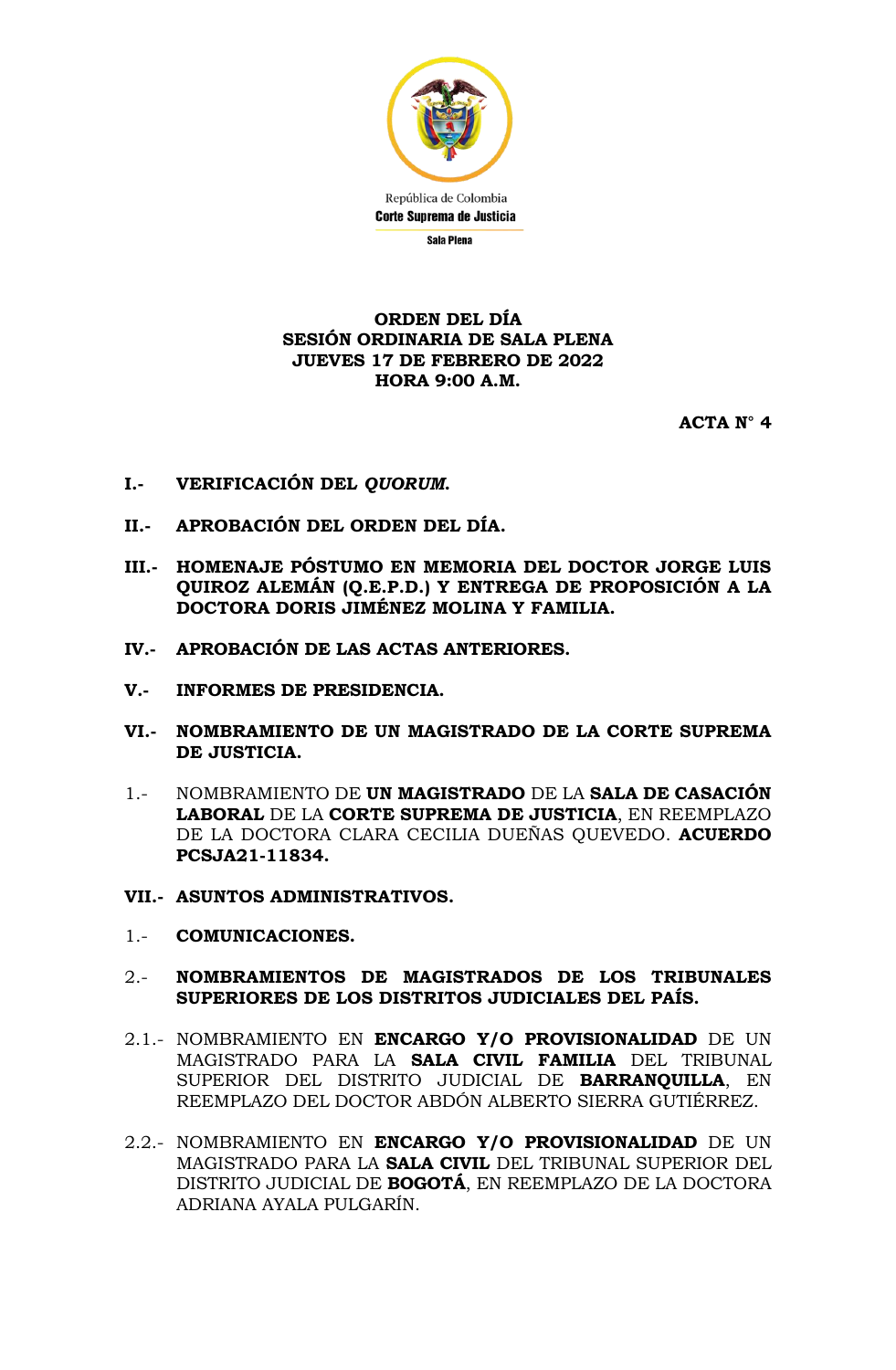

- 2.3.- NOMBRAMIENTO EN **ENCARGO Y/O PROVISIONALIDAD** DE UN MAGISTRADO PARA LA **SALA CIVIL FAMILIA LABORAL** DEL TRIBUNAL SUPERIOR DEL DISTRITO JUDICIAL DE **VALLEDUPAR**, EN REEMPLAZO DEL DOCTOR ÁLVARO ENRIQUE LÓPEZ VALERA.
- 2.4.- NOMBRAMIENTO EN **ENCARGO Y/O PROVISIONALIDAD** DE UN MAGISTRADO PARA LA **SALA LABORAL** DEL TRIBUNAL SUPERIOR DEL DISTRITO JUDICIAL DE BOGOTÁ, CARGO CREADO CON CARÁCTER TRANSITORIO MEDIANTE ACUERDO PCSJA22-11918 DE 2 DE FEBRERO DE 2022, A PARTIR DEL 7 DEL CITADO MES Y HASTA EL 10 DE NOVIEMBRE DEL AÑO EN CURSO.
- 2.5.- NOMBRAMIENTO EN **ENCARGO Y/O PROVISIONALIDAD** DE UN MAGISTRADO PARA LA **SALA LABORAL** DEL TRIBUNAL SUPERIOR DEL DISTRITO JUDICIAL DE **CALI**, CARGO CREADO CON CARÁCTER TRANSITORIO MEDIANTE ACUERDO PCSJA22-11918 DE 2 DE FEBRERO DE 2022, A PARTIR DEL 7 DEL CITADO MES Y HASTA EL 10 DE NOVIEMBRE DEL AÑO EN CURSO.
- 2.6.- NOMBRAMIENTO EN **ENCARGO Y/O PROVISIONALIDAD** DE UN MAGISTRADO PARA LA **SALA PENAL** DEL TRIBUNAL SUPERIOR DEL DISTRITO JUDICIAL DE **VILLAVICENCIO** CARGO CREADO CON CARÁCTER TRANSITORIO MEDIANTE ACUERDO **PCSJA22- 11918** DE 2 DE FEBRERO DE 2022, A PARTIR DEL 7 DEL CITADO MES Y HASTA EL 10 DE NOVIEMBRE DEL AÑO EN CURSO.
- 3.- **NOMBRAMIENTOS DE EMPLEADOS DE LA CORPORACIÓN.**
- 3.1.- NOMBRAMIENTO EN **PROVISIONALIDAD** DE UN **PROFESIONAL ESPECIALIZADO DE CORPORACIÓN NACIONAL GRADO 33, ADSCRITO A LA PRESIDENCIA DE LA CORTE SUPREMA DE JUSTICIA,** CARGO CREADO CON CARÁCTER TRANSITORIO MEDIANTE ACUERDO PCSJA22-11905 DEL 24 DE ENERO DE 2022, A PARTIR DEL 1º DE FEBRERO Y HASTA EL 10 DE NOVIEMBRE DE LA PRESENTE ANUALIDAD.
- 3.2.- NOMBRAMIENTO EN **PROVISIONALIDAD** DE UN **AUXILIAR JUDICIAL GRADO 03, ADSCRITO A LA PRESIDENCIA DE LA CORTE SUPREMA DE JUSTICIA,** CARGO CREADO CON CARÁCTER TRANSITORIO MEDIANTE ACUERDO PCSJA22-11905 DEL 24 DE ENERO DE 2022, A PARTIR DEL 1º DE FEBRERO Y HASTA EL 10 DE NOVIEMBRE DE LA PRESENTE ANUALIDAD.
- 3.3.- NOMBRAMIENTO EN **PROVISIONALIDAD** DE UN **AUXILIAR JUDICIAL GRADO 03, ADSCRITO A LA PRESIDENCIA DE LA CORTE SUPREMA DE JUSTICIA,** CARGO CREADO CON CARÁCTER TRANSITORIO MEDIANTE ACUERDO PCSJA22-11905 DEL 24 DE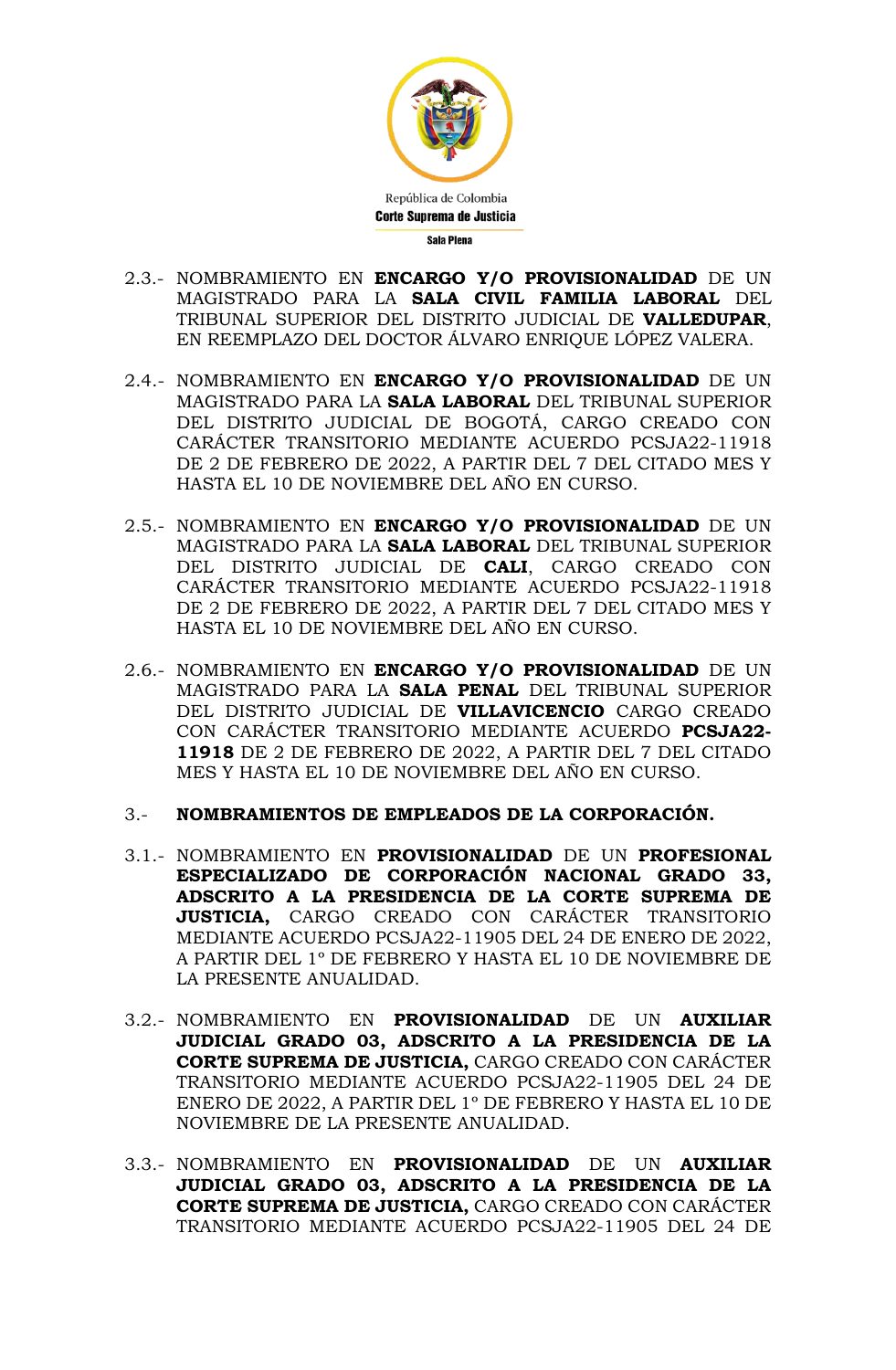

ENERO DE 2022, A PARTIR DEL 1º DE FEBRERO Y HASTA EL 10 DE NOVIEMBRE DE LA PRESENTE ANUALIDAD.

- 3.4.- NOMBRAMIENTO EN **PROVISIONALIDAD** DE UN **ARCHIVERO DE CORPORACIÓN NACIONAL GRADO 09, ADSCRITO AL ARCHIVO CENTRAL DE LA CORTE SUPREMA DE JUSTICIA,** EN REEMPLAZO DE LA SEÑORA LAURA KATHERIN PEÑUELA ARANDA.
- 3.5.- NOMBRAMIENTO EN **PROVISIONALIDAD** DE UN **ASISTENTE ADMINISTRATIVO DE CORPORACIÓN NACIONAL GRADO 08, DE LA COORDINACIÓN ADMINISTRATIVA DE LA CORTE SUPREMA DE JUSTICIA,** EN REEMPLAZO DEL DOCTOR JAISON AUGUSTO CÉSPEDES VILLAMIL.
- 3.6.- **CONTINUIDAD** DEL NOMBRAMIENTO EN **PROVISIONALIDAD** DE UN **ASISTENTE ADMINISTRATIVO DE CORPORACIÓN NACIONAL GRADO 06, DE LA COORDINACIÓN ADMINISTRATIVA DE LA CORTE SUPREMA DE JUSTICIA,** EN REEMPLAZO DEL DOCTOR WILLIAM ALEJANDRO QUINTERO CARDOSO.

## **VIII.- CONFLICTOS DE COMPETENCIA.**

1.- **EXPEDIENTE N° 11001 02 30 000 2022 00276 00.**

CONFLICTO DE COMPETENCIA SUSCITADO ENTRE EL JUZGADO SEGUNDO PROMISCUO MUNICIPAL DE VILLETA - CUNDINAMARCA Y EL JUZGADO VEINTINUEVE DE PEQUEÑAS CAUSAS Y COMPETENCIA MÚLTIPLE DE BOGOTÁ, PARA CONOCER DE LA ACCIÓN DE TUTELA PROMOVIDA POR ANGÉLICA YURINNE CALDERÓN GUASCA, QUIEN ACTÚA EN REPRESENTACIÓN DE SU MENOR HIJA, CONTRA AXA COLPATRIA SEGUROS DE VIDA S.A. **MAGISTRADO PONENTE, DOCTOR FERNANDO LEÓN BOLAÑOS PALACIOS.**

2.- **EXPEDIENTE N° 11001 02 30 000 2022 00277 00.**

CONFLICTO DE COMPETENCIA SUSCITADO ENTRE EL JUZGADO VEINTISIETE PENAL MUNICIPAL CON FUNCIONES DE CONOCIMIENTO DE BOGOTÁ Y EL JUZGADO SEGUNDO CIVIL MUNICIPAL DE CHOCONTÁ - CUNDINAMARCA, PARA CONOCER DE LA ACCIÓN DE TUTELA PROMOVIDA POR JUAN YECID CASTELLANOS CALVO CONTRA LA SECRETARÍA DE TRÁNSITO Y MOVILIDAD DE CUNDINAMARCA – SEDE OPERATIVA DE CHOCONTÁ. **MAGISTRADO PONENTE, DOCTOR GERARDO BOTERO ZULUAGA.**

3.- **EXPEDIENTE N° 11001 02 30 000 2022 00304 00.**